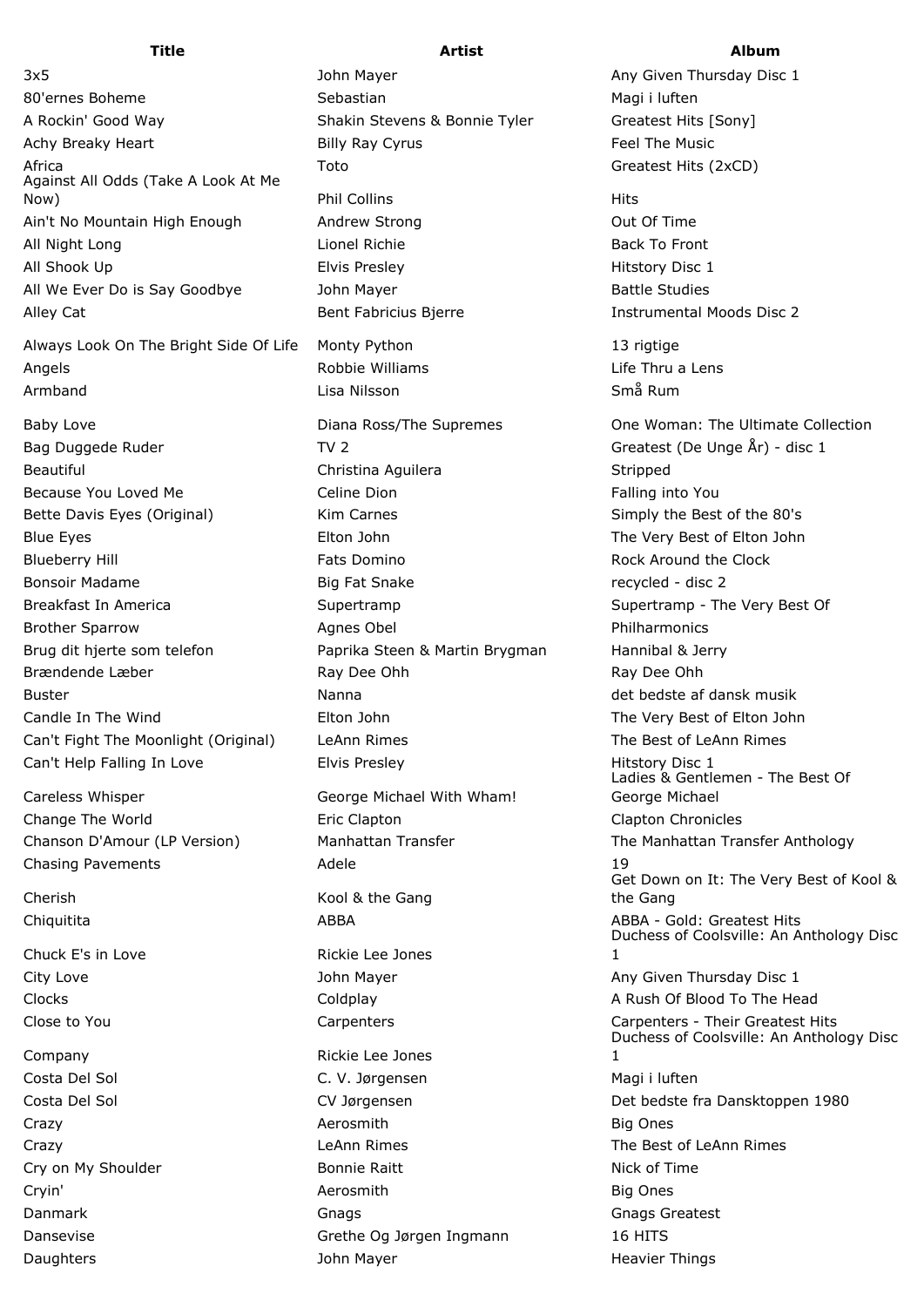Daydreamer **Adele** 19 Delayed Devotion **Rockferry Duffy Contained Bullet Contained Bullet Rockferry Rockferry** Det Er Ikke Det Du Siger Sanne Salomonsen The Hits Det Er Mig Der Står Herude Og Banker På Thomas Helmig Årene Går (De Største Af De Første) Didn't I Tell You That I Love You Frann DD That's The Way For Me Didn't We Almost Have It All **Whitney Houston** The Ultimate Collection Don't Be Cruel **Elvis Presley Filter Contains Containers** Hitstory Disc 1 Don't Go Breaking My Heart Elton John & Kiki Dee The Very Best of Elton John Don't Let Me Be Lonely Tonight James Taylor The Best of James Taylor Don't Let The Sun Go Down On Me Elton John The Very Best of Elton John Don't Look Back In Anger Oasis (What's The Story)Morning Glory

Don't You Remember Adele 21 Down Under The Men At Work 100 80<sup>'</sup> er hits Disc 3

En Kärlek Utan Namn Lisa Nilsson Små Rum

Eternal Flame **Bangles Bangles Bangles Bangles Bangles Bangles Bangles Bangles Bangles Bangles Bangles Bangles Bangles Bangles Bangles Bangles Bangles Bangles Bangles Bangles Bangles** Everything The Call Me Irresponsible Call Me Irresponsible Call Me Irresponsible Everything I Do - I Do It for You Bryan Adams So Far So Good

Faith **Faith** George Michael Flower Child **Thomas Helmig** Wanted Wanted Flying **Nice Little Penguins** Hits, News & Live For Dig Ku' Jeg Gøre Alting TV 2 for dig ku' jeg gøre alting til for dig ku' jeg gøre alting

Forårsdag **Anne Linnet** Anne Linnet Nattog til venus CD 2 Friends, Lovers or Nothing The Studies and John Mayer Theorem and Battle Studies Fuck Me Pumps **Amy Winehouse** Frank Gold Digger **Thomas Helmig** El Camino Golden Moments Taylor Colden Moments Assessment Colden Moments Assessment Dames Taylor Good Luck Charm **Elvis Presley Elvis Presley Hitstory Disc 1** Good Times **Thomas Helmig** Wanted Wanted Goodbye Yellow Brick Road Elton John Elton John The Very Best of Elton John

Greatest Love Of All **Whitney Houston** 

Hard To Say I'm Sorry Chicago Have I Told You Lately (Unplugged) and Stewart The Definitive Rod Stewart The Definitive Rod Stewart Haven't Met You Yet **Michael Bublé** Crazy Love Heartbreaker Dionne Warwick 100 80´er hits Disc 1 Hello Lionel Richie Truly The Love Songs Here You Come Again **Største Hits** Dolly Parton **Største Hits** Største Hits Hero Mariah Carey Music Box

Hopelessly Devoted To You Olivia Newton-John How Deep Is Your Love **Bee Gees** Bee Gees The Very Best of the Bee Gees

Easy Money **Rickie Lee Jones** 

Don't Stop **Fleetwood Mac** Greatest Hits (CD, Album) at Discogs Greatest Hits (CD, Album) at Discogs Don't Worry Be Happy **Bobby McFerrin** The Ultimate Summer Party Disc 1 Du Er News News News Alle Tiders Danske Hits 1 - CD 2 Duchess of Coolsville: An Anthology Disc 3

Ebony And Ivory Stevie Wonder Song Review: A Greatest Hits Collection

En Sang Om Kærlighed Tue West Contract Alle Tiders Danske Hits vol 1 - CD 01 Ladies & Gentlemen - The Best Of George Michael Fernando ABBA ABBA - Gold: Greatest Hits

For Once In My Life Stevie Stevie Wonder Stevie Wonder Song Review: A Greatest Hits Collection Whitney Houston The Ultimate Collection Går Gennem Tiden Tiden Rugsted & Kreutzfeldt Scrapbog - 18 af de største Chicago Story: The Complete Greatest Hits 1967-2002 Grease (Original 1978 Motion Picture Soundtrack) Hotel California Eagles The Very Best Of [2003] Disc 1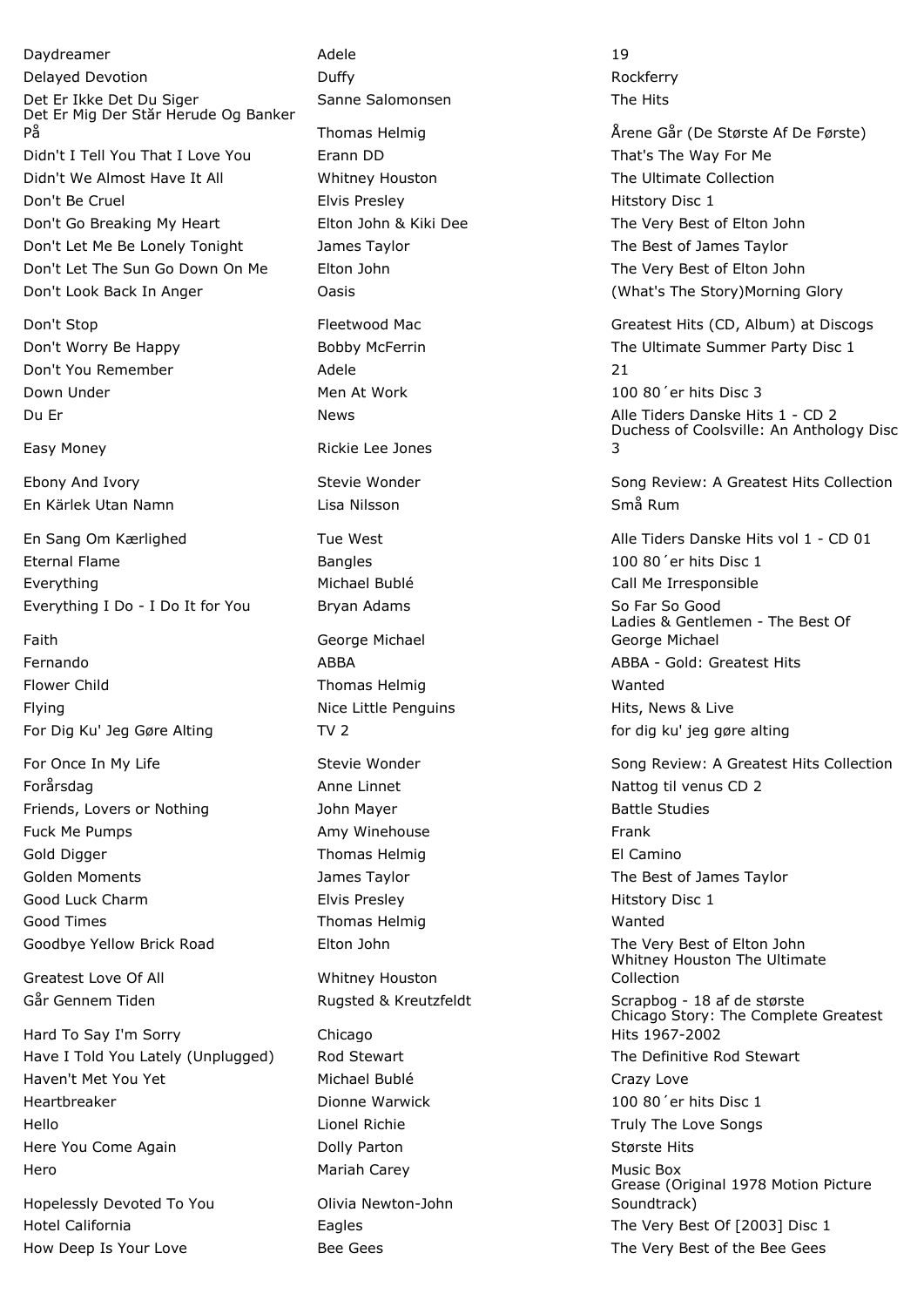How Sweet It Is (To Be Loved by You) James Taylor The Best of James Taylor Hun Er Fri **Tue West** Alle Tiders Danske Hits 1 - CD 2 Hva' Gør VI Nu, Lille Du? Gasolin Gasolin Live I Skandinavien I Ain't Gonna Let You Break My Heart Again **Again** Bonnie Raitt **Nick of Time** Bonnie Raitt **Nick of Time** I Believe I Can Fly Single New York R. Kelly New York Single I Don't Want Anything to Change Bonnie Raitt/Norah Jones Bonnie Raitt and Friends I Don't Want To Miss A Thing **Aerosmith** Aerosmith Agent Single I Have A Dream **ABBA** ABBA ABBA ABBA - Gold: Greatest Hits I Heard Love Is Blind **Amy Winehouse Amy Winehouse Amy Winehouse Amy Winehouse** I Just Can't Stop Loving You Michael Jackson/Siedah Garrett I Just Can't Stop Loving You Michael Jackson The Collection I Love The Nightlife **Alicia Bridges** Alicia Bridges The Pink Album I Love Your Smile **Shanice** Shanice **Shanice** Shanice **The Ultimate Summer Party Disc 2** I Shot The Sheriff **Bob Marley & The Wailers** Legend I Will Always Love You Whitney Houston I Will Always Love You **Dolly Parton** Største Hits Største Hits I Will Not Be Broken **Bonnie Raitt Bonnie Raitt** Bonnie Raitt and Friends I Wonder Why **Curtis Stigers** Curtis Stigers The Best Of Curtis Stigers If This Is It **If This Is It It Is It It Is It It It Is It** It is It: the Collection If Tomorrow Never Comes **Ronan Keating Communist Contract Communist** Destination If You Leave Me Now Chicago I'll Be Waiting **Adele** 21 I'm Leaving and the Mads Langer and the Mads Langer and the Behold Indtil Dig Igen Lis Sørensen Allerstorste Sange Disc 2 Islands In The Stream Kenny Rogers & Dolly Parton All The Hits It Started With A Kiss Hot Chocolate It's A Heartache The Bonnie Tyler Greatest Hits [Sony] It's Raining Again Supertramp Supertramp - The Very Best Of Jeg Ved Det Godt Franklike Bugsted & Kreutzfeldt Scrapbog - 18 af de største Jeg Vil La' Lyset Brænde Too Ray Dee Ohh Too Ray New York Ray Dee Ohh Too Ray Dee Ohh Too Ray New York Ray Dee Ohh Jive Talkin' The Very Best of the Bee Gees The Very Best of the Bee Gees Joanna **Kool & the Gang** Jolene Dolly Parton Største Hits Just A Gigolo David Lee Roth Eldorado 3 Just Friends **Amy Winehouse** Back To Black To Black To Black To Black To Black Just The Way You Are **Billy Joel** Greatest Hits Kids Wanna Rock **So Far So Far So Far So Good** Bryan Adams So Far So Good Kiss From A Rose Seal Single Seal Single Single Kys Det Nu Greatest (De Unge År) - disc 1 Kærester Gnags 100 80´er hits Disc 2

Lav Sol Over Århus Gnags Gnags Greatest Lay Down Sally **Eric Clapton** Slowhand Slowhand

HIStory: Past, Present and Future, Book I Disc 1 Whitney Houston The Ultimate Collection Chicago Story: The Complete Greatest Hits 1967-2002 Indianer Tøsedrengene Tøsedrengene Alle Tiders Danske Hits vol 1 - CD 01 Isn't She Lovely **Stevie Wonder** Stevie Wonder Song Review: A Greatest Hits Collection Every 1's a Winner: The Very Best of Hot Chocolate Jeg Tager Imod Thomas Helmig Årene Går (De Største Af De Første) Get Down on It: The Very Best of Kool & the Gang Lanternen TV 2 Greatest (De Unge År) - disc 1 Clapton Chronicles: The Best of Eric

Clapton [Australia Bonus Tracks]

Layla **Example 2018** Eric Clapton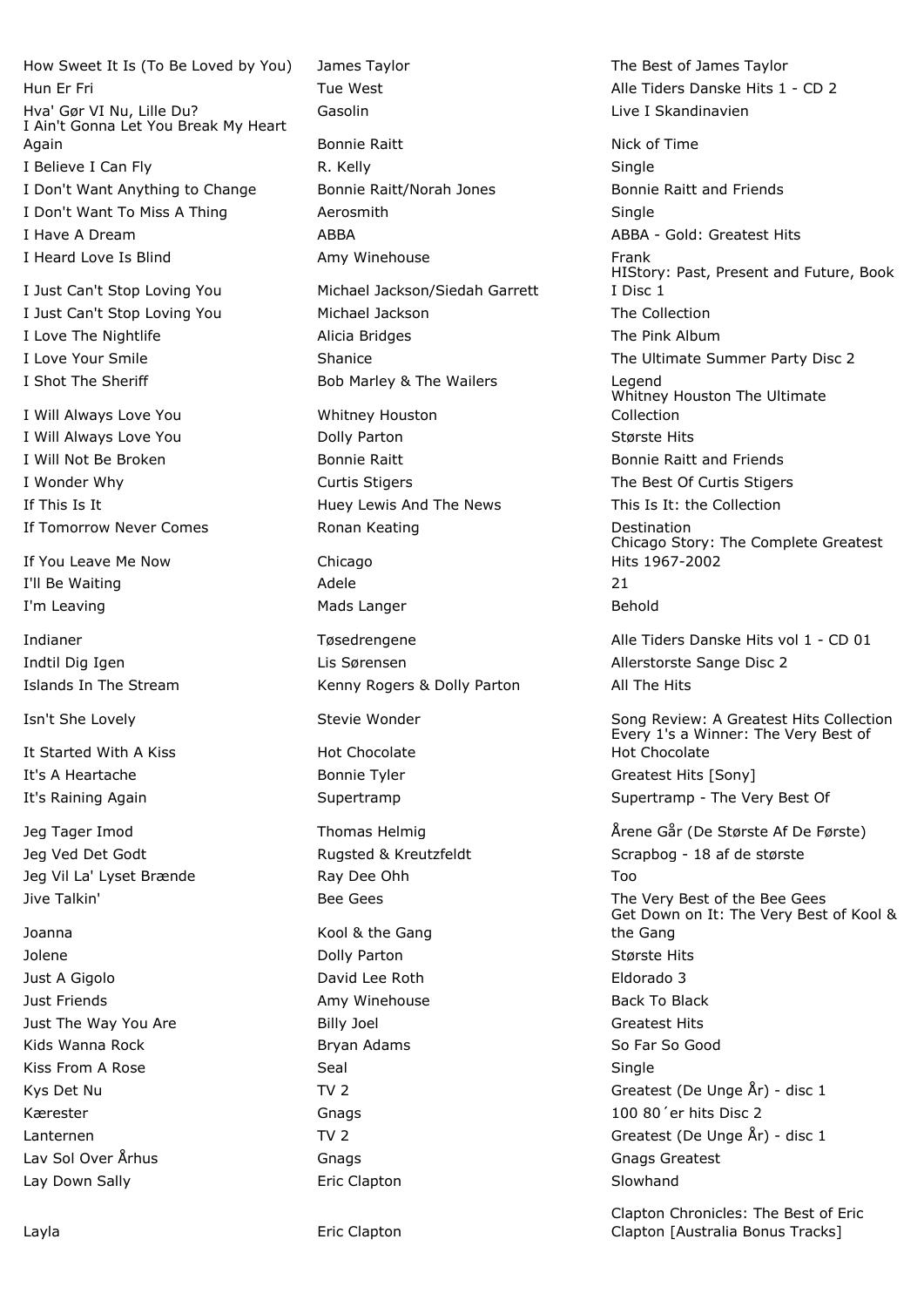Living It Up **Rickie Lee Jones** Love Is A Losing Game **Amy Winehouse** Amy Winehouse **Back To Black** To Black Love Me Tender **Elvis Presley Elvis Presley Elvis Presley Hitstory Disc 1** Långsamt Lisa Nilsson Viva Mack The Knife **Louis Armstrong** Communication Communication Control of the Satchmo Magic Olivia Newton-John Definitive Collection

Min Man Lisa Nilsson Små Rum Moody's Mood for Love **Amy Winehouse** Frank More Than I Can Say **Leo Sayer** Leo Sayer **Endless Journey** Morning Train (Nine To Five) **Sheena Easton** The Party Album

My Girl And Me Gangway Gangway 100 80'er hits Disc 1 My Heart Will Go On (Love Theme From Titanic) **Celine Dion** My Stupid Mouth Mayer Any Given Thursday Disc 2

Nanna Sebastian Sebastian På Vulkaner Natsværmer Lars H.U.G Greatest H.U.G Nick of Time **South Accord Connie Raitt** Nick of Time **Nick of Time** Accord Nick of Time Nikita Elton John The Very Best of Elton John Nine Million Bicycles **Nine Action** Katie Melua **Piece By Piece By Piece By Piece** No Peace Like In Heaven **Big Fat Snake** recycled - disc 2 No Such Thing **No Such Thursday Disc 1** John Mayer **Any Given Thursday Disc 1** No Woman, No Cry **Bob Marley Learn** Bob Marley **No Woman, No Cry** Når Jeg Bliver Gammel Gnags Gnags Greatest On A Long Lonely Night Sko/Torp Alle Tiders Danske Hits vol 1 On The Sunny Side Of The Street Louis Armstrong Satchmond Catchmond Satchmond Satchmond Satchmond Satchmond Satchmond Satchmond Satchmond Satchmond Satchmond Satchmond Satchmond Satchmond Satchmond Satchmond Satchmond Satc One Day I'll Fly Away Randy Crawford The Best of Randy Crawford One More Night **Phil Collins Phil Collins Phil Collins Hits** Only Sixteen Dr. Hook Completely Hooked Ordinary Things Lukas Graham Lukas Graham Over My Shoulder The Mike And The Mechanics The Mike And The Mechanics Perfect **Fairground Attraction** 100 80<sup>'</sup>er hits Disc 3

Radio Ga Ga Canter Communication Communication Communication Communication Communication Communication Communication Communication Communication Communication Communication Communication Communication Communication Communi Real Man Bonnie Raitt Nick of Time Regndans Danseorkestret Danseorkestret Return To Sender **Elvis Presley Elvis Presley Elvis Presley Hitstory Disc 1** Ridder Lykke **Rocazino** Rocazino **Alle Tiders Danske Hits 1** Right as Rain and the Communication of the Adele 19 and 19 and 19 and 19 and 19 and 19 and 19 and 19 and 19 and 19 and 19 and 19 and 19 and 19 and 19 and 19 and 19 and 19 and 19 and 19 and 19 and 19 and 19 and 19 and 19 an Right Next To The Right One Tim Christensen The Test of Honeyburst

Makin' Whoopee **Rickie Lee Jones** Malaga **Thomas Helmig Helmig Helmig Helmig Herfra** Mandy **Barry Manilow** Barry Manilow **Reflections** Maneater Daryl Hall & John Oates 100 80´er hits Disc 3 Me & Mr Jones **Amy Winehouse** Back To Black To Black To Black To Black To Black

Duchess of Coolsville: An Anthology Disc 1 Duchess of Coolsville: An Anthology Disc 3 Midnat I Europa Thomas Helmig Thomas Helmig Arene Går (De Største Af De Første) More Than A Woman The Very Bee Gees The Very Best of the Bee Gees The Very Best of the Bee Gees My Cherie Amour **Stevie Wonder** Stevie Wonder Song Review: A Greatest Hits Collection My Heart Will Go On: Love Theme from Titanic My Way **New York: His Greatest Hits** Frank Sinatra New York New York: His Greatest Hits Operator (LP Version) The Manhattan Transfer The Manhattan Transfer Anthology Pirates Rickie Lee Jones Duchess of Coolsville: An Anthology Please Mr. Postman Carpenters Carpenters - Their Greatest Hits Pretty Woman **Roy Orbinson** Roy Orbinson **Life [Original Soundtrack**]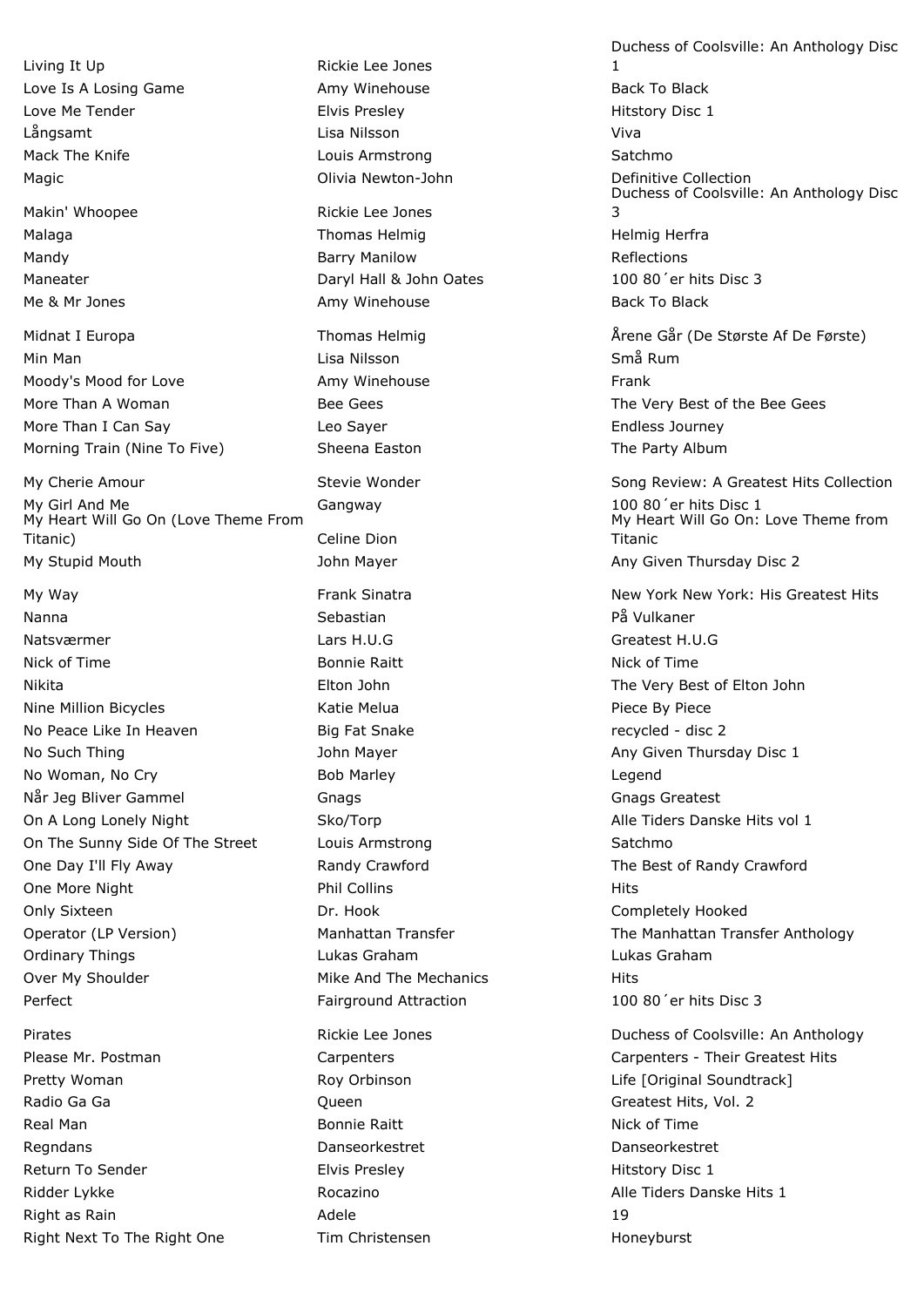Ruby Don't Take Your Love To Town Kenny Rogers 25 Greatest Hits S.O.M.M.E.R. **TV 2 TV 2 for dig ku' jeg gøre alting** Sad I Parken Rugsted & Kreutzfeldt Scrapbog - 18 af de største

Sad Songs (Say So Much) Elton John

Saving All My Love For You Whitney Houston

Sommer I Europa Rasmus Nøhr

Take It All Adele 21

Riverside **Agnes Obel Agnes Obel Philharmonics Philharmonics Philharmonics** Romeo Sebastian Sebastian Sebastian Stjerne Til Støv Rosanna Toto Greatest Hits (2xCD) Safari Gnags Gnags Greatest Sandy **Sandy Communist Communist Sandy** John Travolta Sarai **Moong Moonjam** Moonjam Moonjam Moonjam Moonjam's Greatest Say No More **Mads Langer** Mads Langer **Mads** Langer Mads Langer Say You Say Me **Lionel Richie** The Ultimate Film Hits Containers and The Ultimate Film Hits Secret Seal Single Seal Single Serious Rockferry Rockferry Duffy Rockferry Rockferry Rockferry Set Fire To The Rain and the Contract Adele 21 and 21 Shower the People Taylor Channes Taylor The Best of James Taylor Smooth Operator **Sade Server Sade Server Server Server School** The Golden Collection CD 6 Små Rum 1988 och statta Universitet i Lisa Nilsson Små Rum 1988 och Små Rum 1988 och Små Rum Some Unholy War **Amy Winehouse** Back To Black To Black To Black To Black To Black Some Unholy War **Amy Winehouse** Back To Black To Black To Black To Black To Black Someone Like You and a controller and Adele 21 and 21 and 21 and 21 and 21 and 21 and 21 and 21 and 21 and 21 and 21 and 21 and 21 and 21 and 21 and 21 and 21 and 21 and 22 and 22 and 22 and 22 and 22 and 22 and 22 and 22 Something Beautiful **Example 20** Robbie Williams **Example 20** Escapology [UK] Something Stupid **Supplem Communisher Stupid Robbie Williams & Nicole Kidman** Single Something to Talk About **Bonnie Raitt** Bonnie Raitt Bonnie Raitt and Friends Speed Of Sound and Coldplay Coldplay Cold Control of Sound X & Y Spring Op Tag Med **Rugsted & Kreutzfeldt** Scrapbog - 18 af de største Stand By Me **Ben E. King Community** Ben E. King Lovesongs Top 100 Disc 4 Stand By Your Man Tammy Wynette Tammy Wynette Love Songs Steamroller Blues (Live) The Best of James Taylor The Best of James Taylor Still Believing The Communication of the Erann DD Single Single Stille Før Storm The Lis Sørensen Allerstorste Sange Disc 2 Street Life **Randy Crawford** Randy Crawford **The Best of Randy Crawford** Street Life Stronger Than Me **Amy Winehouse** Frank Stupid Man North Communist Communist Communist Communist Communist Communist Communist Communist Communist Communist Communist Communist Communist Communist Communist Communist Communist Communist Communist Communist Commu Sådan Nogen Som Os **Somme Somme Somme Somme Somme Somme Somme Somme Somme Somme Somme Somme Somme Somme Somme S** 

Rigtige Mænd TV 2 Greatest (De Unge År) - disc 1

The Very Best of Elton John [Polygram Germany] Disc 2

Grease (Original 1978 Motion Picture Soundtrack)

Satellites **Rickie Lee Jones Manual Antiocenties** Duchess of Coolsville: An Anthology Whitney Houston The Ultimate Collection

Se Venedig Og Dø Lone Kellermann & Rockbandet Det Bedste Af Dansk Musik - CD2 Disc 2 Sexual Healing The Marvin Gaye The GOLDEN COLLECTION DISC 1 Sidder På Et Værtshus **Der et anslag var det av Sidder På Et Værtshus** Der er noget galt i Danmark CD 1

Sig Du Ka' Li' Mig Tøsedrengene Det Bedste Af Dansk Musik - CD2 Disc 2

Something Stupid **Frank Sinatra/Nancy Sinatra** New York New York: His Greatest Hits Greatest Hits

Strangers In The Night **New York In The Night Communist Club** Frank Sinatra New York New York: His Greatest Hits

Stuck With You **Superset And The News** This Is It: the Collection [UK-Import] Susanne, Birgitte og Hanne Otto Brandenburg Det bedsta fra dansktoppen 1960 Ta' Med **Rugsted & Kreutzfeldt** Scrapbog - 18 af de største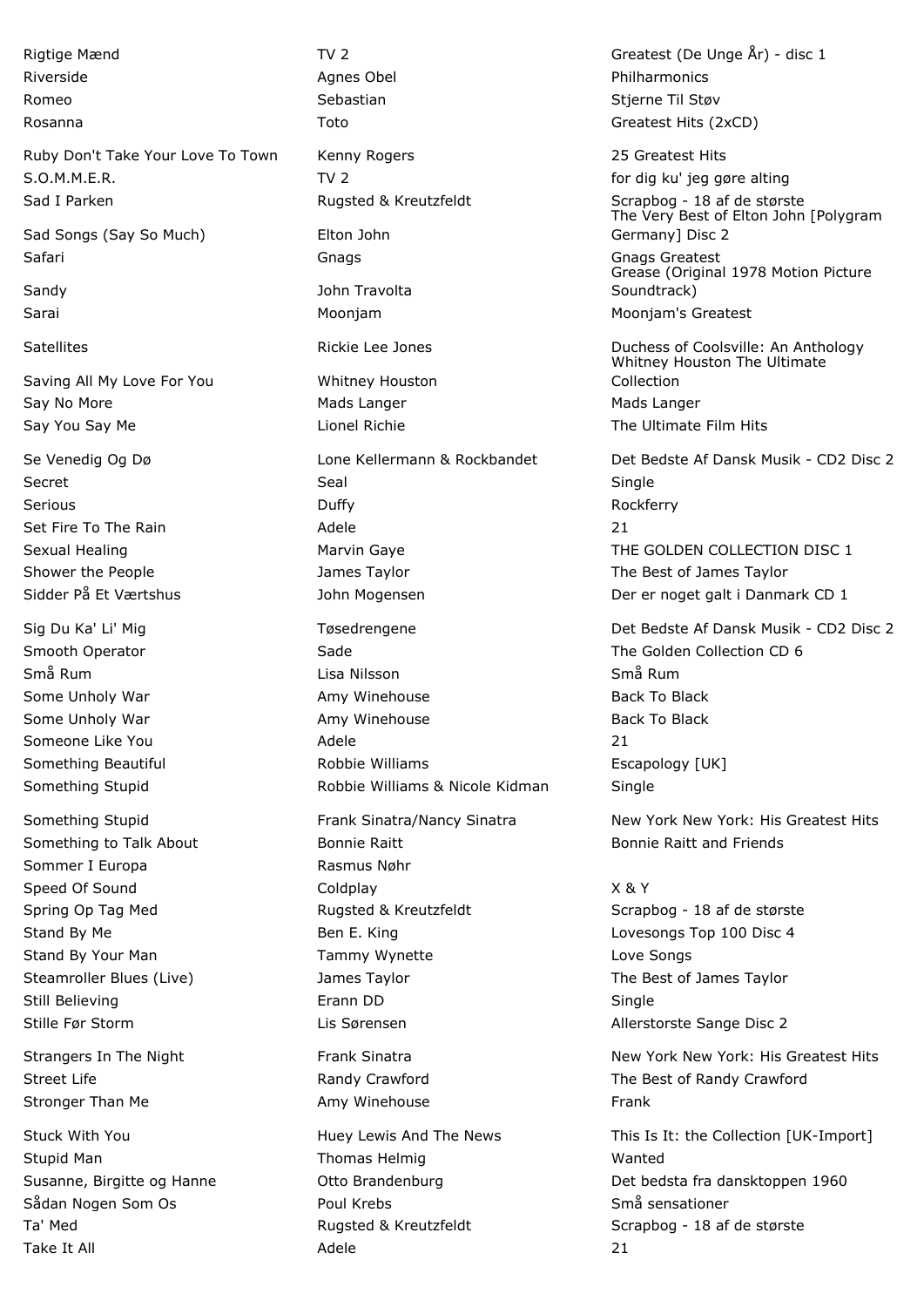The Most Beautiful Girl In The World Prince The Most Beautiful Girl in the The Most Beautiful Girl in the

Tidens Kvinder TV 2 TV 2 Greatest (De Unge År) - disc 1 Time After Time **Cyndi Lauper** 100 80<sup>'</sup>er hits Disc 1 To Be Or Not To Be **Leo Mathisen** De De bedste danske evergreens Tom Traubert's Blues [Waltzing Tod Stewart The Definitive Rod Stewart The Definitive Rod Stewart Too Soon to Tell **Soon is a Soon Community** Bonnie Raitt **Nick of Time** Nick of Time Total Eclipse Of The Heart **Bonnie Tyler** Greatest Hits [Sony] Tror På Dig Nilsson vid Lisa Nilsson vid Viva vid Viva vid Viva vid Viva vid Viva vid Viva vid Viva vid Viva v Turning Tables **Adele** 21 and 21 and 22 and 22 and 22 and 22 and 22 and 22 and 22 and 22 and 22 and 22 and 22 and 22 and 22 and 22 and 22 and 22 and 22 and 22 and 22 and 22 and 22 and 22 and 22 and 22 and 22 and 22 and 22 Valerie **Amy Winehouse Back To Black To Black** To Black To Black To Black To Black

Viva La Vida **Coldplay** Volare Dean Martin Very Best of Dean Martin Våren Kom I År Lisa Nilsson Nilsson Små Rum Wake Up Alone **Amy Winehouse** Back To Black To Black To Black To Black To Black Warwick Avenue **Rockferry COVID-10** Duffy **Rockferry Rockferry** Weather With You **Michael Account Crowded House** MID price hits MID price hits What A Wonderful World **Research Louis Armstrong** Communication Reklame Hits What's Going On **Marvin Gaye** Marvin Gaye **Maryo What's Going On** What's Going On What's Love Got to Do With It Tina Turner All the Best Disc 2 When A Man Loves A Woman Michael Bolton The Ultimate Collection - CD 1 When You Say Nothing At All **Ronan Keating 10 Years Of Hits** 10 Years Of Hits When You're Gone The Bryan Adams & Melanie C. Anthology Where Blue Begins The Hits Sanne Salomonsen The Hits Where Do Broken Hearts Go **Whitney Houston** The Ultimate Collection Who Says **State Studies** John Mayer **Battle Studies** Battle Studies Who'll stop the Rain The Complet Hit-Album VOL.1 With A Little Help From My Friends Joe Cocker **Joe Cocker Joe Cocker - Greatest Hits** Without You Mariah Carey Music Box Woman John Lennon Lennon Legend Wonderwall **National Construction Casts** Casts Construction (What's The Story)Morning Glory Woody and Dutch on the Slow Train to Peking The Rickie Lee Jones Coolsville: An Anthology Peking Xanadu Olivia Newton-John Definitive Collection

You Alison Krauss/Bonnie Raitt Bonnie Raitt and Friends

Take the Box **Amy Winehouse** Frank Talking To The Moon **Example 2** Bruno Mars **Bruno Mars Bruno Mars** Doo-Wops & Hooligans Tears In Heaven The Clapton Clapton Clapton Clapton Chronicles Telegram För Fullmånen Lisa Nilsson Små Rum That's Amore Dean Martin Very Best of Dean Martin The Lazy Song The Lazy Song Control of Bruno Mars Control of the Lazy Song Control of Bruno Mars Control of the Lazy Song Control of Bruno Mars Control of the Lazy Song Control of the Lazy Song Control of Bruno Mars Contro The Second You Sleep Saybia Saybia The Second You Sleep

Take It Easy Leo Mathisen Leo Mathise Greatest Hits Thank You For The Music **ABBA** ABBA ABBA ABBA - Gold: Greatest Hits

The Girl From Ipanema The Girl Frank Sinatra New York New York: His Greatest Hits The Lady In Red The Lady In Red Chris De Burgh The Ultimate Film Hits Disc 2

The Last Chance Texaco **Rickie Lee Jones Coolsville: An Anthology** Duchess of Coolsville: An Anthology The Logical Song The Unit of Supertramp Supertramp Supertramp - The Very Best Of

The Rose The Rose Experience The Divine (Greatest Hits) Bette Midler Experience The Divine (Greatest Hits)

Theme From New York New York **Frank Sinatra** New York New York: His Greatest Hits Greatest Hits To Lys På Et Bord Otto Brandenburg Det bedsta fra dansktoppen 1960 Viva La Vida Or Death And All His Friends

Yester-Me, Yester-You, Yesterday Stevie Wonder Song Review: A Greatest Hits Collection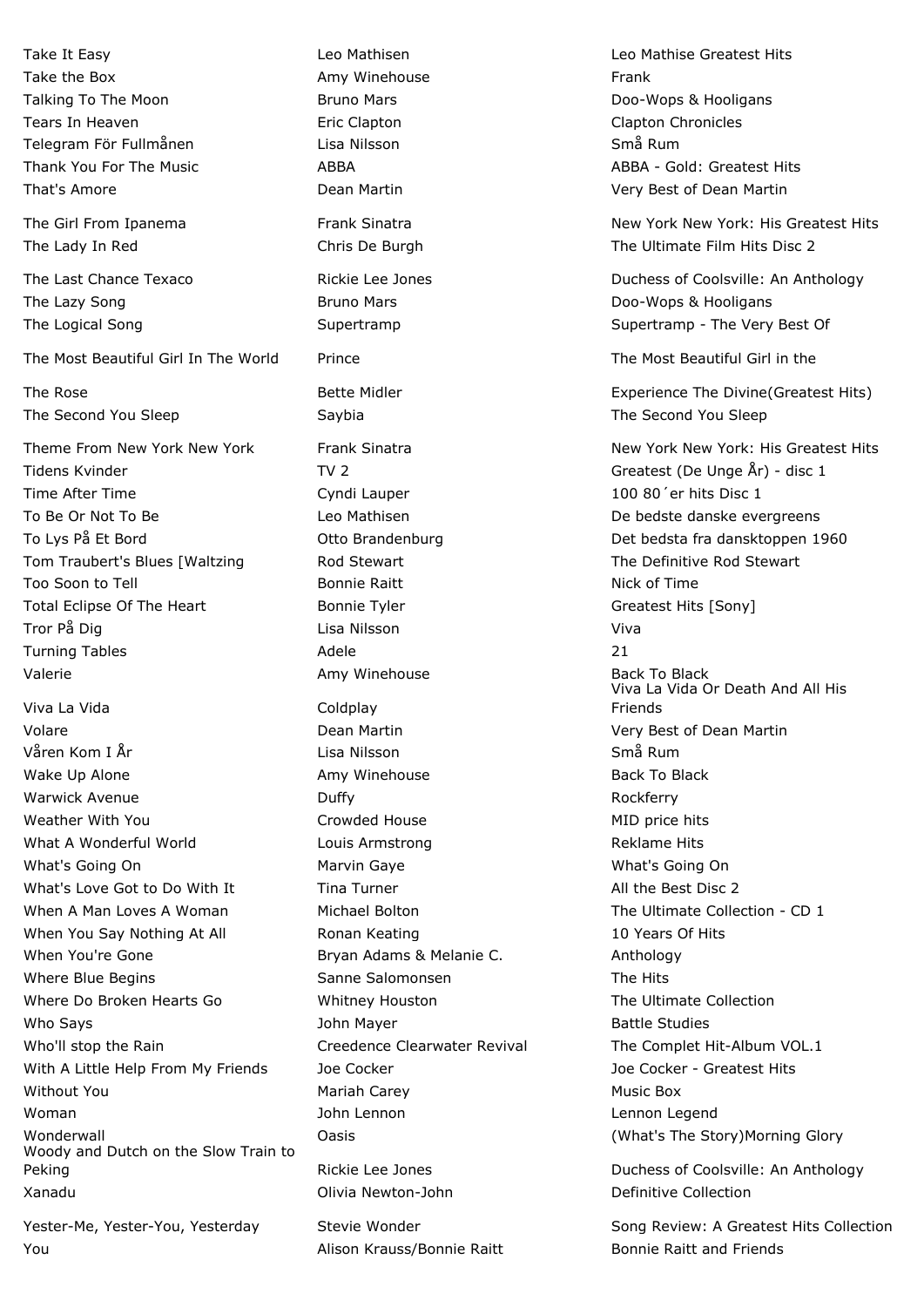You Can't Hurry Love **Phil Collins Phil Collins Hits** You Got It **All Accords** Roy Orbison **Mystery Girl** Mystery Girl You Know I'm No Good **Amy Winehouse** Amy Winehouse Back To Black You Raise Me Up - Live X Factor Laura

Your Body Is A Wonderland Thursday Disc 2 Your Smiling Face Taylor Mannes Taylor The Best of James Taylor Your Song The Very Best of Elton John The Very Best of Elton John The Very Best of Elton John You're Beautiful **Souting the Contract Contract Contract Contract Contract Contract Contract Contract Contract Contract Contract Contract Contract Contract Contract Contract James Blunt Contract Contract Contract Contract** You're My First, The Last, My Everything (Album Edit) **Barry White** Barry White Barry Hits Barry White's Greatest Hits You're Not Alone **Mads Langer** Mads Langer **Behold** 

You're the Inspiration Chicago Å, Jazz Mind Trick Å, Jazz Jamie Cullum Catching Tales

You Are The Sunshine Of My Life Stevie Wonder Song Review: A Greatest Hits Collection

You Can't Hurry Love **Love Communist Contains Container** Diana Ross Love & Life: The Very Best of Diana Ross

Young Blood **Rickie Lee Jones Rickie Lee Jones Duchess of Coolsville: An Anthology** 

You're Still The One Shania Twain Come Shania Twain Come On Over - International Version

Chicago Story: The Complete Greatest Hits 1967-2002 [2 Disc] Disc 1 You've Got a Friend Taylor Contact Manusia James Taylor The Best of James Taylor